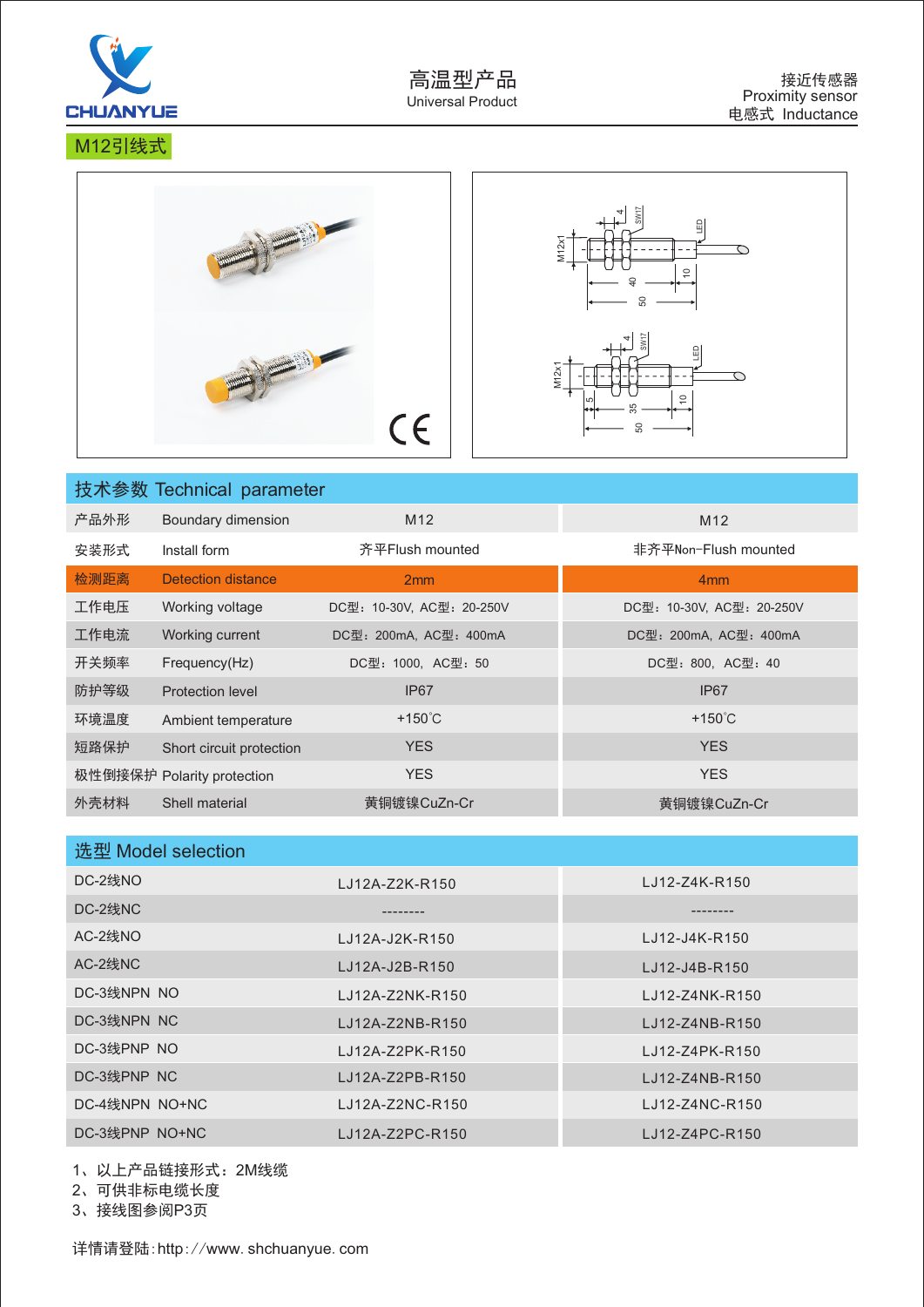

M18引线式



|      | 技术参数 Technical parameter   |                           |                           |
|------|----------------------------|---------------------------|---------------------------|
| 产品外形 | Boundary dimension         | M <sub>18</sub> *50       | M <sub>18</sub> *50       |
| 安装形式 | Install form               | 齐平Flush mounted           | 非齐平Non-Flush mounted      |
| 检测距离 | <b>Detection distance</b>  | 5 <sub>mm</sub>           | 8 <sub>mm</sub>           |
| 工作电压 | Working voltage            | DC型: 10-30V, AC型: 20-250V | DC型: 10-30V, AC型: 20-250V |
| 工作电流 | Working current            | DC型: 200mA, AC型: 400mA    | DC型: 200mA, AC型: 400mA    |
| 开关频率 | Frequency(Hz)              | DC型: 800, AC型: 40         | DC型: 600, AC型: 35         |
| 防护等级 | <b>Protection level</b>    | IP <sub>67</sub>          | IP <sub>67</sub>          |
| 环境温度 | Ambient temperature        | $+150^{\circ}$ C          | $+150^{\circ}$ C          |
| 短路保护 | Short circuit protection   | <b>YES</b>                | <b>YES</b>                |
|      | 极性倒接保护 Polarity protection | <b>YES</b>                | <b>YES</b>                |
| 外壳材料 | Shell material             | 黄铜镀镍CuZn-Cr               | 黄铜镀镍CuZn-Cr               |

| 选型 Model selection |                 |                |
|--------------------|-----------------|----------------|
| DC-2线NO            | LJ18A-Z5K-R150  | LJ18-Z8K-R150  |
| DC-2线NC            |                 |                |
| AC-2线NO            | LJ18A-J5K-R150  | LJ18-J8K-R150  |
| AC-2线NC            | LJ18A-J5B-R150  | LJ18-J8B-R150  |
| DC-3线NPN NO        | LJ18A-Z5NK-R150 | LJ18-Z8NK-R150 |
| DC-3线NPN NC        | LJ18A-Z5NB-R150 | LJ18-Z8NB-R150 |
| DC-3线PNP NO        | LJ18A-Z5PK-R150 | LJ18-Z8PK-R150 |
| DC-3线PNP NC        | LJ18A-Z5PB-R150 | LJ18-Z8NB-R150 |
| DC-4线NPN NO+NC     | LJ18A-Z5NC-R150 | LJ18-Z8NC-R150 |
| DC-3线PNP NO+NC     | LJ18A-Z5PC-R150 | LJ18-Z8PC-R150 |

1、以上产品 链接形式:2M线缆

2、可供非标电缆长度

3、接线图参阅P3页

详情请登陆:http://www.shchuanyue.com